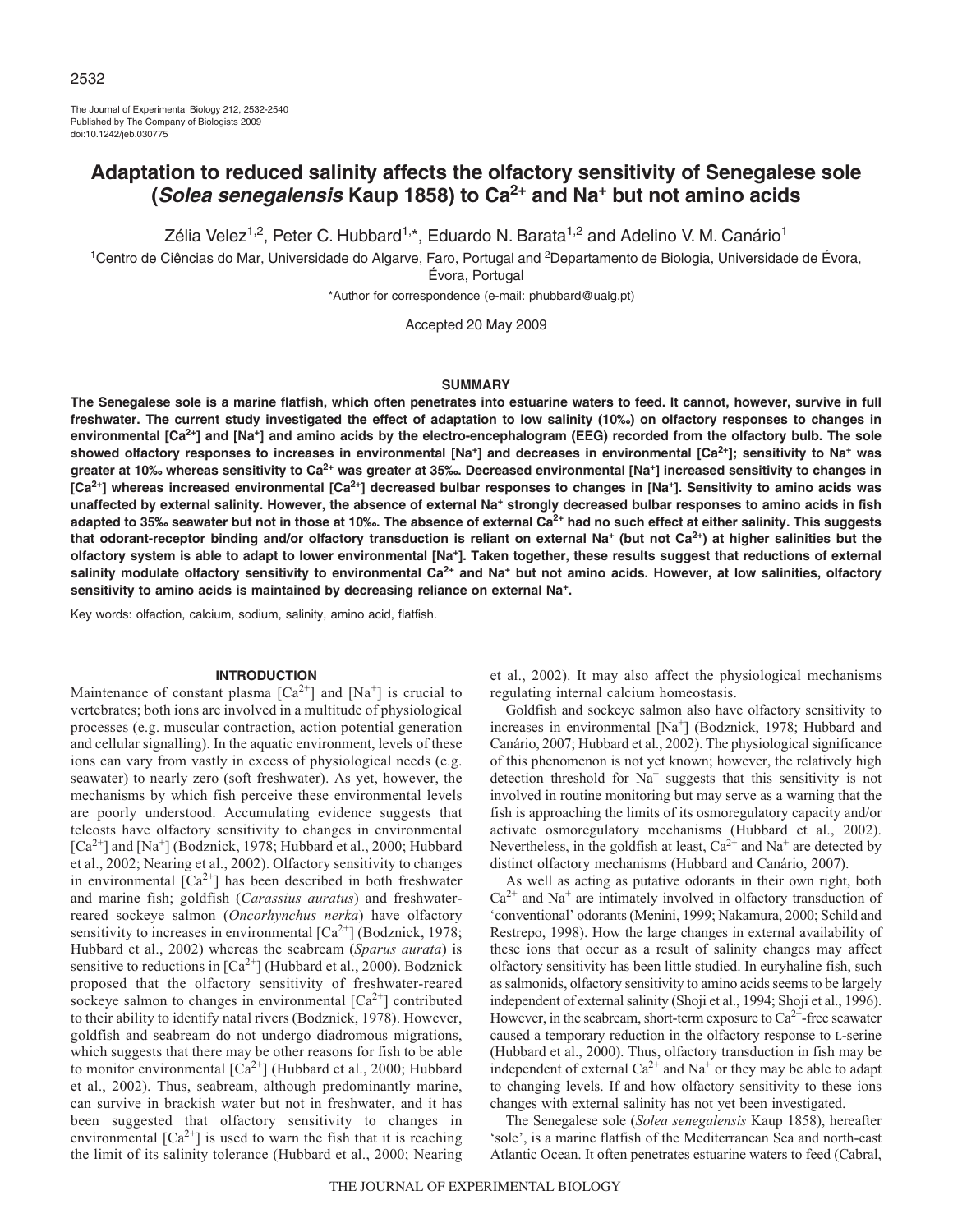2000), although it cannot survive in full freshwater. As it is nocturnal and its main prey live buried in the substrate (Bayarri et al., 2004; Cabral, 2000), it is likely that olfaction plays an important role in food-search. Previous work has shown that the amino acids L-phenylalanine and glycine are released by one of the sole's main prey and that the sole has olfactory sensitivity to both (Velez et al., 2005; Velez et al., 2007b). The current study, therefore, investigated how adaptation to reduced salinity may affect olfactory responses to  $Ca^{2+}$ , Na<sup>+</sup>, L-phenylalanine and glycine and the reliance on external  $Ca^{2+}$  and  $Na^{+}$  in olfactory transduction.

## **MATERIALS AND METHODS Experimental animals**

Sole were obtained from local aquaculture facilities (IPIMAR, Olhão, Portugal). Fish were grown according to procedure described by Dinis et al. (Dinis et al., 1999) and fed daily on commercial pellets (AQUASOJA 2–3.5mm, Sorgal SA, Portugal). Experiments were carried out on fish kept in full seawater (35‰) and fish adapted to low-salinity seawater (10‰). Adaptation to low salinity was carried out gradually over one week; sole were then kept at 10‰ for one week prior to use. At the time of experiments animals were between 100 and 300g.

# **Recording the electro-encephalogram (EEG) from the olfactory bulb**

Prior to recording, fish were anaesthetised by immersion in water containing  $200 \,\text{mg} \, \text{l}^{-1}$  MS-222 (3-aminobenzoic acid ethyl ester; Sigma-Aldrich, Madrid, Spain) followed by intramuscular injection of gallamine triethiodide (Sigma-Aldrich; 0.6mg100g–1 body mass) and placed on a padded surface with a slight forward tilt (to prevent water from entering the wound). The gills were irrigated with a constant flow  $(\sim 1 \text{ m} \text{ g}^{-1}$  body mass  $\text{min}^{-1}$ ) of aerated water (of the appropriate salinity) containing MS-222 (100 mg  $l^{-1}$ ). The body of the fish was covered by damp paper towel and the eyes covered with small pieces of black polythene. The olfactory rosette was exposed by cutting the skin and connective tissue covering the epithelium. The nostril was constantly irrigated with charcoalfiltered seawater (without anaesthetic) under gravity (flow-rate: 6–8mlmin–1) *via* a glass tube. Test solutions were delivered to the tube irrigating the nasal cavity *via* a computer-operated three-way solenoid valve for a period of 5s. The upper (right) olfactory bulb was exposed by removal of the skin, connective tissue and the overlying bone. The electro-encephalogram (EEG) was recorded with a purpose-built 'suction' electrode (Brierley et al., 2001; Hubbard and Canário, 2007) connected to a Neurolog NL104 AC pre-amplifier (Digitimer Ltd, Welwyn Garden City, UK). The electrode was placed lightly on the surface of the olfactory bulb that gave strong responses to both amino acids and ions; this was usually the anterior–lateral portion of the bulb, close to the olfactory nerve. However, the internal anatomy of the sole meant that access to the whole bulb was restricted; attempts to record good bulbar responses to bile acids, for example, were unsuccessful, even though this fish gives large responses to bile salts when assessed by electroolfactogram (EOG) recording from the olfactory epithelium (Velez et al., 2007a; Velez et al., 2009). Thus, the poor bulbar responses to bile acids were most probably due to the area of the bulb responding best to bile acids being inaccessible to the recording electrode. The signal was filtered (low-pass 300Hz, high-pass 3Hz; Neurolog NL125, Digitimer Ltd) and integrated (time constant 1s, Neurolog NL703, Digitimer Ltd). Both the direct and integrated signals were digitised (Digidata 1300A, Molecular Devices Corporation, Sunny Vale, CA, USA) and displayed on a computer running Axoscope 9.2 software (Molecular Devices Corporation). All surgical and experimental procedures followed the European Convention for the Protection of Vertebrate Animals Used for Experimental and Other Scientific Purposes (European Treaty Series No. 123) and the Guidelines for the Use of Fishes in Research by the American Fisheries Society (http://www.fisheries.org/afs/ docs/policy\_guidelines2004.pdf).

### **Stimulus solutions**

Artificial seawaters (ASW) at 35‰ and 10‰, with and without calcium, with and without sodium, and with and without choline were prepared with the composition shown in Table1. Ranges of  $\lceil Ca^{2+} \rceil$  (10–0 mmol<sup>1–1</sup>) or  $\lceil Na^+ \rceil$  (0–460 mmol<sup>1–1</sup>) at 35‰ or 10‰ were made up by appropriate mixing of these solutions. Choline chloride was used to maintain osmolality and  $[Cl^-]$  in  $Ca^{2+}$ - and  $Na<sup>+</sup>$ -free solutions. Thus, the only difference in ionic composition between ASW and Na<sup>+</sup>- and/or Ca<sup>2+</sup>-free ASW is that Ca<sup>2+</sup> and Na<sup>+</sup> were replaced by choline. Control experiments using Ca<sup>2+</sup>- and Na<sup>+</sup>free ASW without choline and ASW plus  $20$  mmol<sup>1-1</sup> choline chloride as a stimulus were also carried out.

When testing the olfactory sensitivity in the absence of external  $Ca<sup>2+</sup>$ , the background water perfusing the olfactory epithelium was  $Ca<sup>2+</sup>$ -free ASW (10‰ or 35‰ as appropriate). When assessing the olfactory sensitivity in the absence of external  $Na<sup>+</sup>$ , the background water superfusing the olfactory epithelium was  $Na^+$ -free ASW (10‰ or 35‰ as appropriate). When assessing the effect of different  $[Na^+]$ on the olfactory response to changes in  $[Ca^{2+}]$ , the background  $[Na^{+}]$ was held constant at a given concentration (ranging from 0 to 460 mmol<sup>1-1</sup>); the response was recorded to a reduction in  $[Ca^{2+}]$ from 10 to  $0$  mmol<sup>1-1</sup>. Conversely, when assessing the effect of different  $[Ca^{2+}]$  on the response to Na<sup>+</sup>, the background  $[Ca^{2+}]$  was held at a given level (ranging from 0 to  $10$  mmol $1^{-1}$ ) and the response

|                                                     | [NaCl] | [KCI] | [CaCl <sub>2</sub> ]     | [MqSO <sub>4</sub> ] | [MgCl <sub>2</sub> ] | [Choline chloride] |  |
|-----------------------------------------------------|--------|-------|--------------------------|----------------------|----------------------|--------------------|--|
| <b>ASW</b>                                          | 460    | 10    | 10                       | 25                   | 25                   |                    |  |
| Ca <sup>2+</sup> -free ASW                          | 460    | 10    |                          | 25                   | 25                   | 20                 |  |
| Na <sup>+</sup> -free ASW                           |        | 10    | 10                       | 25                   | 25                   | 460                |  |
| Na <sup>+</sup> and Ca <sup>2+</sup> -free ASW      |        | 10    |                          | 25                   | 25                   | 480                |  |
| 10% ASW                                             | 131.4  | 2.9   | 2.9                      | 7.1                  | 7.1                  |                    |  |
| $Ca2+$ -free 10% ASW                                | 131.4  | 2.9   | $\overline{\phantom{m}}$ | 7.1                  | 7.1                  | 5.8                |  |
| [Ca <sup>2+</sup> ] 10 mmol $I^{-1}$ 10% ASW        | 131.4  | 2.9   | 10                       | 7.1                  | 7.1                  |                    |  |
| Na <sup>+</sup> -free 10 % ASW                      |        | 2.9   | 2.9                      | 7.1                  | 7.1                  | 131.4              |  |
| [Na <sup>+</sup> ] 460 mmol l <sup>-1</sup> 10% ASW | 460    | 2.9   | 2.9                      |                      | 7.1                  |                    |  |
|                                                     |        |       |                          |                      |                      |                    |  |

Table 1. Composition of artificial seawaters (ASW) used in the current study

All values are shown as mmol  $^{-1}$ . The pH of stock solutions was adjusted to 8.0–8.2 with 0.1 mol  $^{-1}$  NaOH (or 0.1 mol  $^{-1}$  KOH for Na<sup>+</sup>-free solutions). Ranges of concentrations were made by appropriate mixing of the solutions.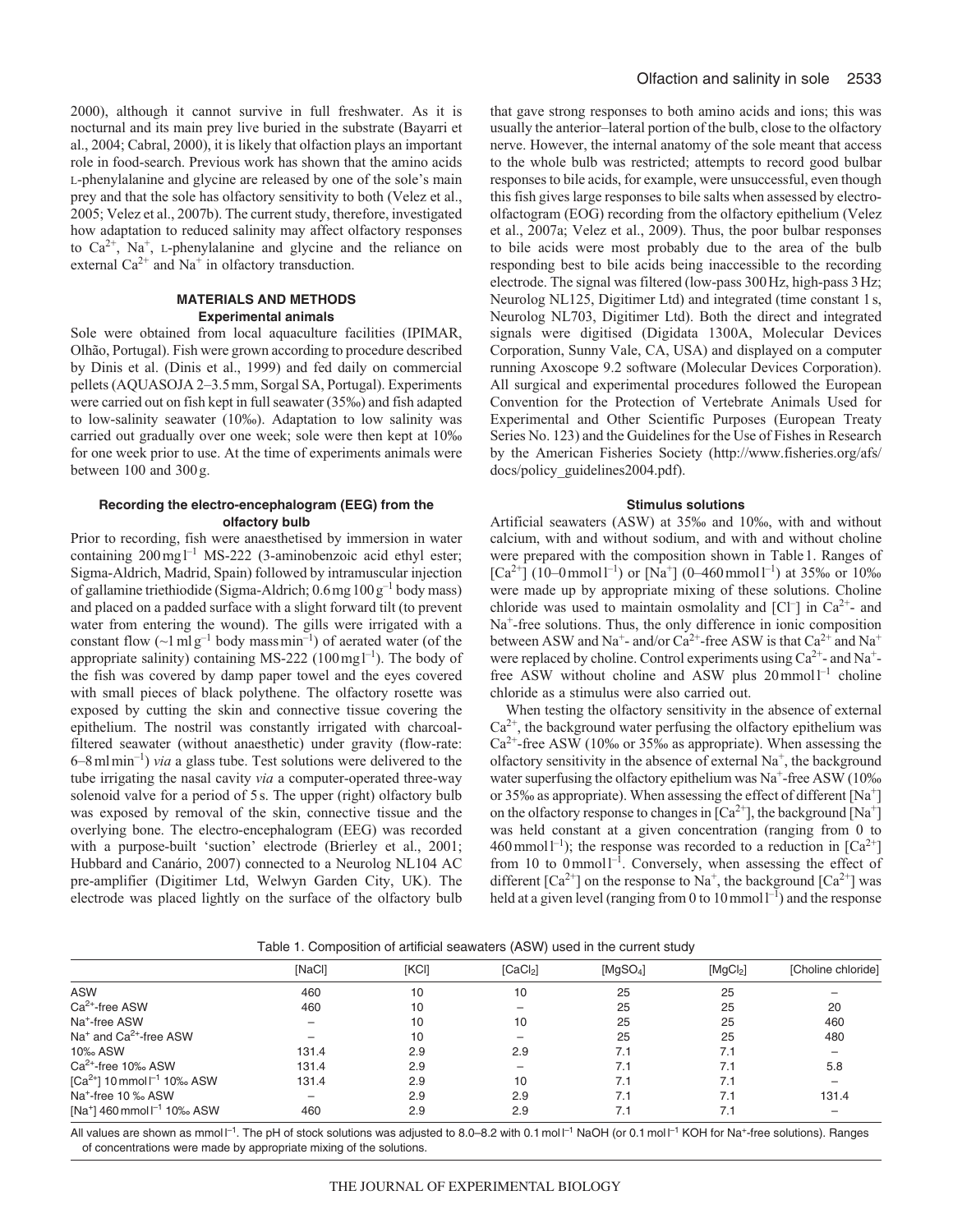# 2534 Z. Velez and others

to an increase in  $[Na^+]$  from 0 to 460 mmol  $I^{-1}$  was recorded. These experiments were only carried out in fish adapted to 35‰ seawater.

The ranges of concentrations of the three amino acids were prepared with the same water perfusing the olfactory epithelium (35‰ or 10‰ ASW as appropriate). To assess the absence of either  $Ca^{2+}$  or Na<sup>+</sup> on the olfactory responses to amino acids, they were made up in  $Ca^{2+}$ -free ASW or Na<sup>+</sup>-free ASW (35‰ or 10‰ as appropriate); the same water was used as background.

#### **Data normalisation and statistical analysis**

The amplitude of each integrated EEG response was blank subtracted (using the appropriate blank solution). For the  $[Ca^{2+}]$ ,  $[Na^{+}]$  and amino acid concentration/response curves, integrated response amplitudes were normalised to that of  $10^{-3}$  moll<sup>-1</sup> L-cysteine. The bulbar response to  $10^{-3}$  moll<sup>-1</sup> L-cysteine (in 35‰ ASW or 10‰ ASW as appropriate) was checked at regular intervals throughout the recording period. Bulbar EEG responses to changes in external  $[Ca^{2+}]$  were fitted to a three-parameter Hill equation as previously described (Hubbard et al., 2000) to obtain the apparent  $IC_{50}$ (concentration giving a 50% maximal response), Hill co-efficient and *I*<sub>max</sub> (maximum response) values. Apparent IC<sub>50</sub> and *I*<sub>max</sub> values (log transformed) were compared using Student's *t*-test. For the effect of variations of external  $Na<sup>+</sup>$  or  $Ca<sup>2+</sup>$  on olfactory sensitivity to these ions and amino acids, the integrated response amplitude in the absence of either ion was normalised to control responses recorded in the presence of both ions (at 35‰ or 10‰ as appropriate). Differences in responsiveness to amino acids and sodium between 35‰ and 10‰ were assessed by linear regression



recordings (middle trace) from the olfactory bulb of the sole in response to stimulation of the olfactory epithelium with  $Ca<sup>2+</sup>$ -free artificial seawater (ASW) against a background of (A)  $[Ca^{2+}]$  10 mmol  $I^{-1}$  10‰ ASW and (B) 35‰ ASW in fish adapted to 10‰ and 35‰ seawater, respectively (i.e. a reduction of  $[Ca^{2+}]$  from 10 mmol  $I^{-1}$  to 0, independently of the salinity). Upper trace; integrated activity of raw signal (middle trace). Lower trace; expansion of the timescale of the EEG during stimulation to show wave-form. (C) Semi-logarithmic plot of pooled data showing the olfactory responses to changes in external [Ca<sup>2+</sup>] of sole adapted to 10‰ (open circles) or 35‰ (closed circles). Data are shown as means  $\pm$  s.e.m. ( $N=8$ ). Apparent maximum response ( $I_{\text{max}}$ ) (D) and concentration giving 50% maximal response  $(IC_{50})$   $(E)$  values calculated from Hill plots fitted to the data shown in C  $(N=8)$ .  $*$ *P* $<$ 0.01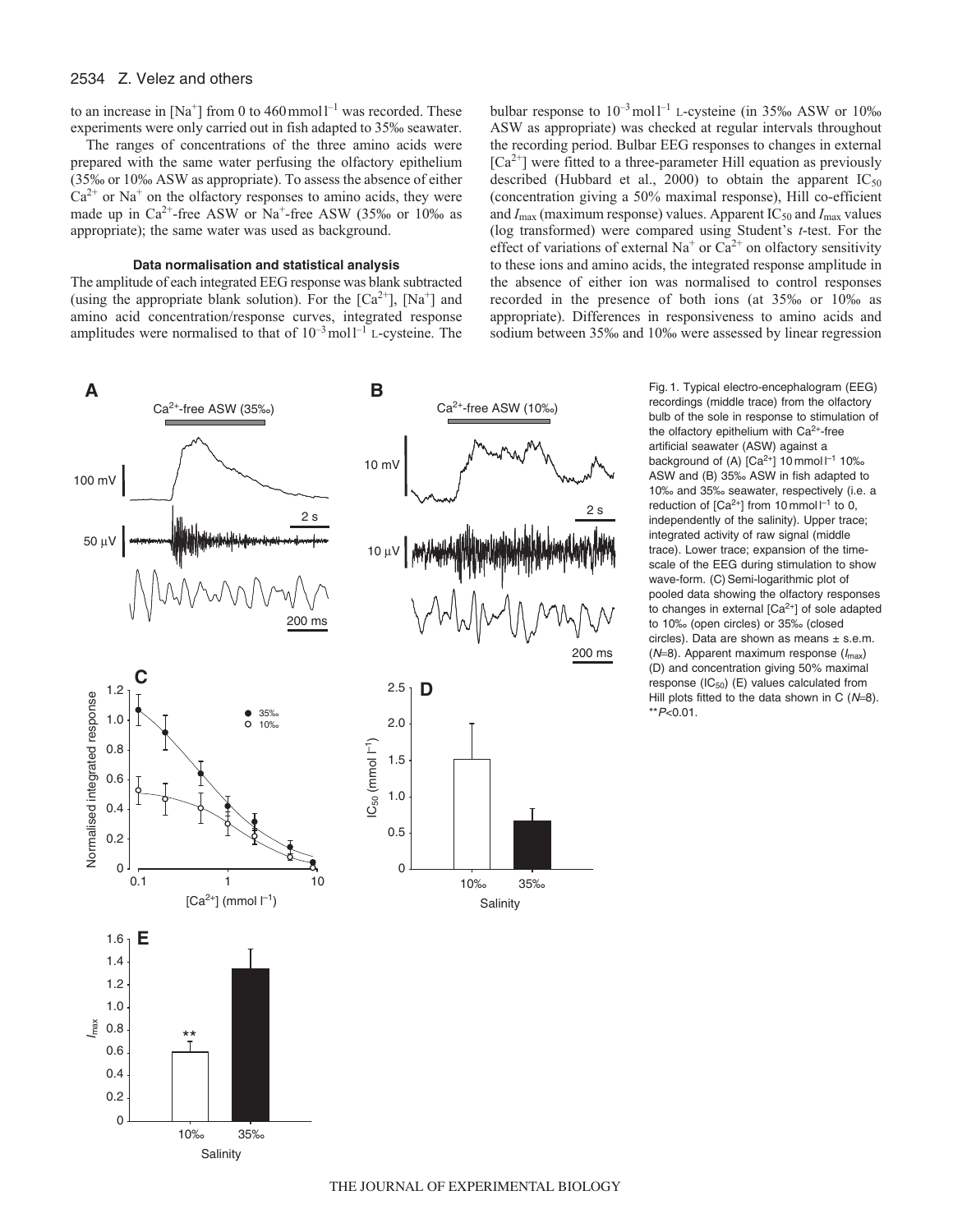of log-transformed data (Hubbard et al., 2003; Velez et al., 2005) and comparing both the slopes and elevations of the regressions (Zar, 1996). For the effect of the absence of external  $Ca^{2+}$  and  $Na^{+}$ on bulbar responses to amino acids, the data were analysed by repeated-measures analysis of variance (ANOVA) followed by Dunnett's test (SigmaStat 2000, SPSS Science, Chicago, IL, USA). In all cases,  $P<0.05$  was taken to represent statistical significance.

# **RESULTS**

## **Olfactory responses to changes in environmental [Ca2+]**

Sole responded to a reduction of  $[Ca^{2+}]$  in ASW with an increase of EEG wave amplitude in the olfactory bulb (Fig.1A,B); this increase was significantly higher in fish at 35‰ seawater than those adapted to 10‰ (Fig.1C–E). At 10‰, the apparent  $IC_{50}$  was 1.52 $\pm$ 0.49 mmol<sup>-1</sup> Ca<sup>2+</sup> (mean  $\pm$  s.e.m., *N*=8) with a Hill co-efficient of –1.8±0.5 and an *I*max of 0.61±0.09. At 35‰, the olfactory sensitivity to reductions in environmental  $[Ca^{2+}]$  was slightly higher, as reflected by a lower IC<sub>50</sub> of 0.66±0.17mmol<sup>1-1</sup> (mean  $\pm$  s.e.m., *<sup>N</sup>*=8), a Hill coefficient of –1.3±0.2 and a higher *I*max of 1.34±0.17. However, only the  $I_{\text{max}}$  was statistically different between 35‰ and 10‰ adapted fish (Fig.1E). During stimulation with reductions in external  $[Ca^{2+}]$ , EEG wave frequency in the olfactory bulb was similar to basal bulbar activity and there were no significant differences between 35‰ and 10‰ adapted fish (data not shown). Substitution of CaCl<sub>2</sub> with choline chloride did not affect the responses; neither changes in osmolality nor [Cl<sup>-</sup>] are responsible for the observed responses (data not shown).

#### **Olfactory sensitivity to changes in environmental [Na+]**

As with  $Ca^{2+}$ , during stimulation with Na<sup>+</sup>, EEG wave frequency in the olfactory bulb was similar to basal bulbar activity, neither were there differences between 10‰ and 35‰ seawater. However, sole responded to increases of external [Na+] with a marked increase in wave amplitude in the olfactory bulb (Fig.2A,B). This increase in amplitude was significantly higher in fish adapted to 10‰ seawater than in those kept at 35‰ (Fig.2C). In contrast to the responses to changes in  $[Ca^{2+}]$ , bulbar responses were only seen to increases in external  $[Na^+]$ ; reduction of external  $[Na^+]$  failed to evoke any response at the two salinities tested (Fig.2D). As the bulbar responses to increases of external [Na<sup>+</sup>] showed no sign of reaching a maximum, even at  $460$  mmol $1^{-1}$ , concentration/response curves could not be fitted to a conventional three-parameter Hill equation. The concentration/response curves to changes in  $[Na<sup>+</sup>]$  at 35‰ and 10‰ ASW were, nevertheless, statistically different in both the slopes and elevations of the regressions (Fig. 2C). Substitution of NaCl with choline chloride did not evoke any response; neither changes in osmolality nor [Cl<sup>-</sup>] were responsible for the observed responses (data not shown).



Fig. 2. Typical electro-encephalogram (EEG) recordings (middle trace) from the olfactory bulb of sole in response to an increase in [Na<sup>+</sup>] of 460 mmol  $I^{-1}$ artificial seawater (ASW) against a background of (A) 10‰ ASW (Na<sup>+</sup>-free) and (B) 35‰ ASW (Na<sup>+</sup>-free) in fish adapted to 10‰ and 35‰ seawater, respectively. Upper trace; integrated activity of raw signal (middle trace). Lower trace; expansion of the time-scale of the EEG during stimulation to show wave-form. (C) Semi-logarithmic plot of pooled data showing the olfactory responses to increases in external [Na+] of sole adapted to 10‰ (open circles) and 35‰ (closed circles) seawater. Note that the responses were recorded against a background of Na+-free ASW (10‰ or 35‰ as appropriate). Data are shown as means  $\pm$  s.e.m. ( $N=8$ ). \*\*\*P<0.001, statistically significant differences were found between the slope and elevation of the regression curves fitted to the data at the two different salinities. (D) Typical EEG recording (lower trace) and integrated signal (upper trace) from the olfactory bulb of sole in response to a decrease in [Na<sup>+</sup>] from 460 mmol  $I^{-1}$  to nominally zero (Na+-free ASW). Note the lack of response to the decrease in [Na+] but the response to return to ASW at the end of the stimulus (recorded in a fish adapted to 35‰ seawater).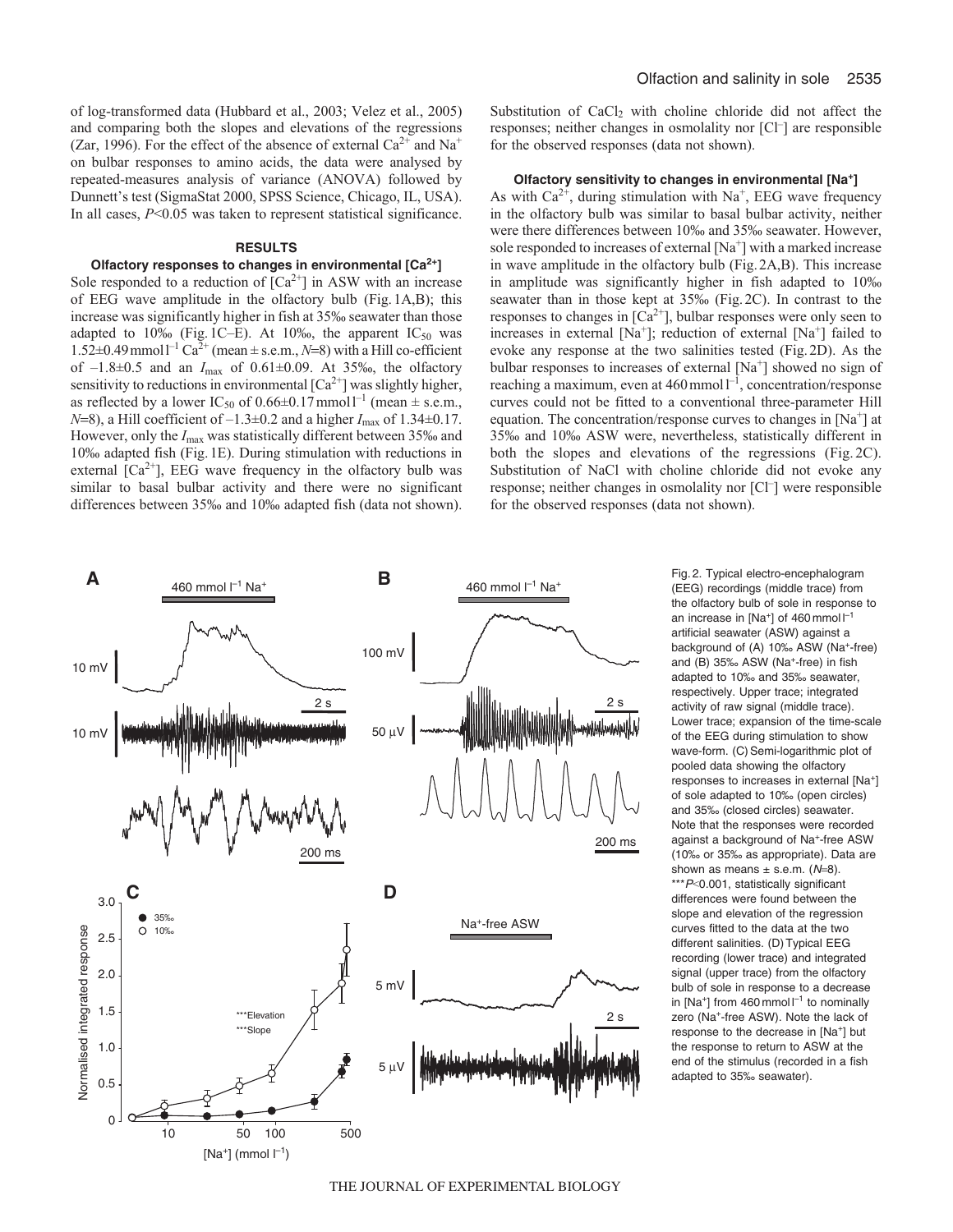

Fig. 3. Effect of the absence of external  $Ca^{2+}$  on the olfactory bulbar response to Na<sup>+</sup> (0 to 460 mmol  $I^{-1}$ ; left bars) and the absence of external Na<sup>+</sup> on the olfactory bulbar response to Ca<sup>2+</sup> (10 mmol  $I^{-1}$  to 0; right bars) recorded from sole adapted to 35‰ (closed bars) or 10‰ (open bars) seawater. Data are shown as means  $\pm$  s.e.m. (N=6). \*\*  $P$ <0.01 compared with control (with Na<sup>+</sup>-free artificial seawater (ASW) and Na<sup>+</sup>-free 10‰ ASW as background, in the case responses to Na<sup>+</sup>, and ASW or 10 mmol  $\vert^{-1}$  [Ca<sup>2+</sup>] 10‰ ASW as background, in the case of responses to  $Ca<sup>2+</sup>$ ). Note that the absence of external Na<sup>+</sup> attenuated the bulbar response to changes in  $[Ca^{2+}]$ , independent of salinity whereas the bulbar responses to changes in  $[Na^+]$  are increases in the absence of  $Ca^{2+}$  in fish adapted to 35‰ but not 10‰ seawater.

# **Effect of absence of external Ca2+ and Na<sup>+</sup> on olfactory sensitivity**

At 10‰, the absence of external  $Ca^{2+}$  did not alter bulbar responses to increases in external [Na+] (Fig.3). However, at 35‰, bulbar responses to increases in external [Na<sup>+</sup>] increased more than threefold in the absence of external  $Ca^{2+}$  compared with control. Conversely, the absence of external  $Na<sup>+</sup>$  completely attenuated the bulbar response to decreases in external  $\lceil Ca^{2+} \rceil$  at both salinities (Fig. 3). The bulbar responses to reductions  $(10 \text{mmol})^{-1}$  to 0) of external  $\left[Ca^{2+}\right]$  at different background (i.e. continuous)  $\left[Na^{+}\right]$  levels were severely blunted when the external  $[Na^+]$  was below  $46$  mmol<sup>1-1</sup>. Above this [Na<sup>+</sup>], the amplitude of bulbar responses to decreases in external  $[Ca^{2+}]$  increased exponentially with background  $[Na^+]$  (Fig. 4A). Conversely, the dependence of bulbar responses to increases in external  $[Na^+]$  (from 0 to 460 mmol<sup>-1</sup>) showed the opposite trend. At low background  $[Ca^{2+}]$  levels  $(0.1-0.2 \text{ mmol1}^{-1})$ , responses to Na<sup>+</sup> were similar to those in the



# **Olfactory sensitivity to amino acids**

Stimulation of the olfactory epithelium with L-cysteine evoked an increase of EEG wave amplitude in the olfactory bulb in a concentration-dependent manner (Fig.5A). However, there was no apparent effect of salinity on the concentration/response curve to L-cysteine (Fig.5C). Bulbar EEG wave frequency in response to stimulation with L-cysteine was similar to basal activity with no differences between 35‰ and 10‰ adapted fish, and the EEG waveforms evoked by L-cysteine were similar to those evoked by changes in  $[Ca^{2+}]$  and  $[Na^{+}]$ . Similarly, there were no statistically significant effects of salinity on the olfactory sensitivity to amino acids glycine and L-phenylalanine (Figs6 and 7). Bulbar responses to amino acids in both salinities did not reach a maximum, even at  $1.0$  mmol  $l^{-1}$ .

The effects of the absence of external  $Ca^{2+}$  or Na<sup>+</sup> on olfactory sensitivity to amino acids were similar for all three amino acids tested (Fig.8). The bulbar responses to amino acids at both salinities were not altered by the absence of external  $Ca^{2+}$  whereas the absence of Na+ markedly decreased the amplitude of bulbar responses to all three amino acids (to about 20% of control) at 35‰ but not at 10‰.

# **DISCUSSION Olfactory sensitivity to Ca2+ and Na<sup>+</sup>**

The current study shows that the olfactory system of the sole responds to decreases in environmental  $[Ca^{2+}]$  and increases in environmental [Na<sup>+</sup>]. Both ions evoked large-amplitude, lowfrequency  $(\sim 10 \text{ Hz})$  wave activity in the olfactory bulb, similar to that previously described in goldfish (Hubbard and Canário, 2007) and similar to that evoked by 'conventional' odorants, such as amino acids, in the sole. The response to decreases in  $[Ca^{2+}]$  was also similar to, albeit slightly more sensitive than, that of the seabream in terms of the apparent  $IC_{50}$  (seabream; 1.7 mmol  $l^{-1}$ , sole;  $0.7$  mmoll<sup>-1</sup>) and amplitude (Hubbard et al., 2000); this may be due to the different recording methods used (i.e. multi-unit recording from the olfactory nerve and bulbar EEG, respectively). However, continual exposure of the olfactory epithelium of the seabream to  $Ca^{2+}$ -free ASW caused a decrease in the apparent IC<sub>50</sub> to 0.5 mmol<sup>1-1</sup> (i.e. increased sensitivity); in the sole, adaptation to 10‰ seawater reduced the sensitivity (apparent IC<sub>50</sub>; 1.5 mmol<sup>1-1</sup>) and amplitude



**B** Fig. 4. (A) Semi-logarithmic plot showing the effect of increasing background [Na<sup>+</sup>] on the olfactory bulbar response to changes in external  $[Ca^{2+}]$  (10 mmol  $I^{-1}$ to 0) in the sole  $(N=4)$ . (B) Semi-logarithmic plot of pooled data showing the effect of increasing background [Ca<sup>2+</sup>] on the olfactory bulbar response to changes in external  $[Na^+]$  (0 to 460 mmol  $I^{-1}$ ). Data are shown as means  $\pm$  s.e.m. ( $N=4$ ). Both experiments were recorded from sole adapted to 35‰ seawater. Note that increasing background [Na<sup>+</sup>] increases the olfactory response to  $Ca<sup>2+</sup>$ whereas increasing background  $[Ca<sup>2+</sup>]$  decreases the response to Na<sup>+</sup>.

THE JOURNAL OF EXPERIMENTAL BIOLOGY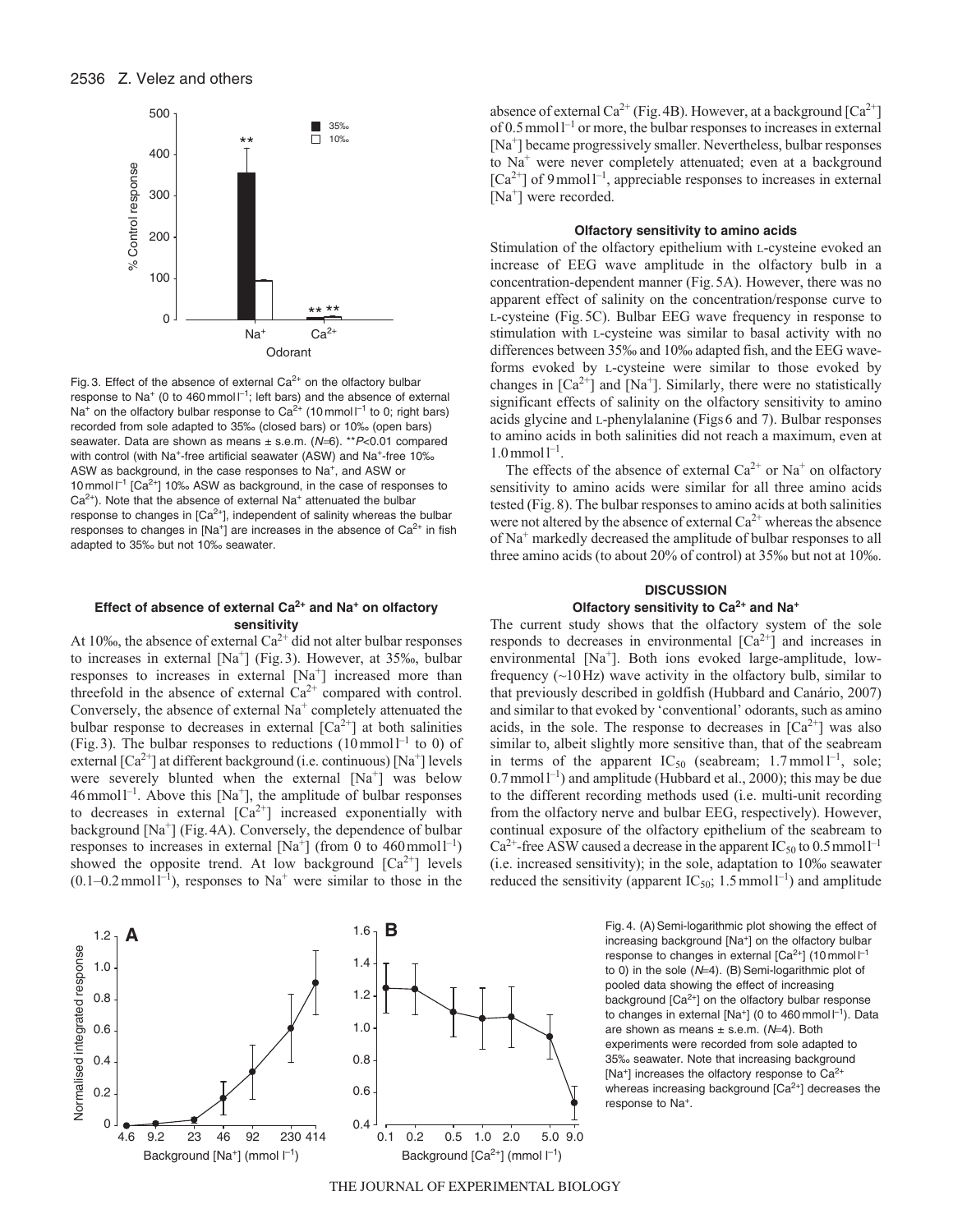

(middle trace) from the olfactory bulb in response to  $10^{-3}$  mol  $I^{-1}$  Lcysteine from sole adapted to (A) 10‰ and (B) 35‰ seawater. Upper trace; integrated activity of raw signal (middle trace), lower trace; expansion of the time-scale of the EEG to show wave-form. (C) Semi-logarithmic plot of pooled data showing the olfactory responses of sole to  $10^{-3}$  mol  $I^{-1}$ L-cysteine in 10‰ artificial seawater (ASW) (open circles) and ASW (35‰; closed circles) in fish adapted to 10‰ and 35‰ seawater, respectively. Data are shown as means  $\pm$  s.e.m. ( $N=6$ ). No statistically significant differences were found between the slope  $(P>0.50)$  or elevation  $(0.05 < P < 0.10)$  of the regression curves fitted to the data at the two different salinities.

of the response. This discrepancy may be explained by the effect of Na<sup>+</sup> on the olfactory response to  $Ca^{2+}$ , because the olfactory response to changes in environmental  $[Ca^{2+}]$  is decreased by low external  $[Na<sup>+</sup>]$ . The olfactory response to reductions of external  $[Ca^{2+}]$  was recorded against a background  $[Na^{+}]$  of 460 mmol  $I^{-1}$  in the seabream (Hubbard et al., 2000) whereas the olfactory response of sole adapted to 10‰ seawater was recorded against a background  $[Na^+]$  of 131 mmol<sup> $-1$ </sup>. Further work will clarify whether this change in sensitivity reflects an active adaptation on the part of the olfactory system to lower environmental  $\lceil Ca^{2+} \rceil$  (i.e. the sensitivity to a given stimulus is 'tuned' to its prevailing intensity) or if it can be explained simply as a direct result of the lower  $[Na^+]$  of 10‰ seawater (see below).

The olfactory system of sole responded to increases in environmental  $[Na^+]$  in a similar way to freshwater-reared salmon and goldfish (Bodznick, 1978; Hubbard et al., 2002). As far as the authors are aware, this is the first time that an olfactory response to changes in environmental  $[Na^+]$  has been documented in a marine fish. In contrast to the response to changes in external  $[Ca<sup>2+</sup>]$ , the olfactory system did not respond to decreases in external  $[Na^+]$  but only to increases. The functional significance of this observation remains unclear. Nevertheless, the sensitivity to changes in  $[Na^+]$ was increased by adaptation to low salinity (10‰). This contrasts directly with the effect of increasing  $[Ca^{2+}]$  on the olfactory sensitivity to Na<sup>+</sup> in the goldfish (Hubbard and Canário, 2007), where increasing the background  $[Ca<sup>+</sup>]$  reduced the sensitivity to  $Na<sup>+</sup>$ . Clearly, the ion levels of seawater and freshwater are very different, this discrepancy between the olfactory responses of marine and freshwater fish probably depends on the exact mechanisms involved (see below).

# **Detection mechanisms for Ca2+ and Na<sup>+</sup>**

It has been suggested that the olfactory sensitivity of fish to  $Ca^{2+}$ is mediated by a  $Ca^{2+}$ -sensing receptor ( $Ca^{2+}$ -SR) (Hubbard et al., 2002), similar to that cloned from bovine parathyroid gland (Brown et al., 1993); this receptor is present in the olfactory epithelia of several fish (Hubbard et al., 2002; Nearing et al., 2002). Nevertheless, calcium is not the only ligand of the  $Ca^{2+}$ -SR; it also binds other divalent and trivalent cations, including  $Mg^{2+}$  (present in seawater at ~50 mmol  $l^{-1}$ ), although its affinity for  $Mg^{2+}$  is much lower than that for  $Ca^{2+}$  (Chang and Shoback, 2004). Consistent with this, the olfactory sensitivity of goldfish to changes in external  $[Mg^{2+}]$  is correspondingly less (Hubbard et al., 2002) and the sensitivity to reductions in  $[Ca^{2+}]$  in the seabream remains acute despite the continued presence of  $50$  mmol<sup>1-1</sup> Mg<sup>2+</sup> (Hubbard et al., 2000). Olfactory sensitivity to  $Mg^{2+}$  and the effect of  $Mg^{2+}$  on the sensitivities to  $Ca^{2+}$  and Na<sup>+</sup> were not investigated in the present study.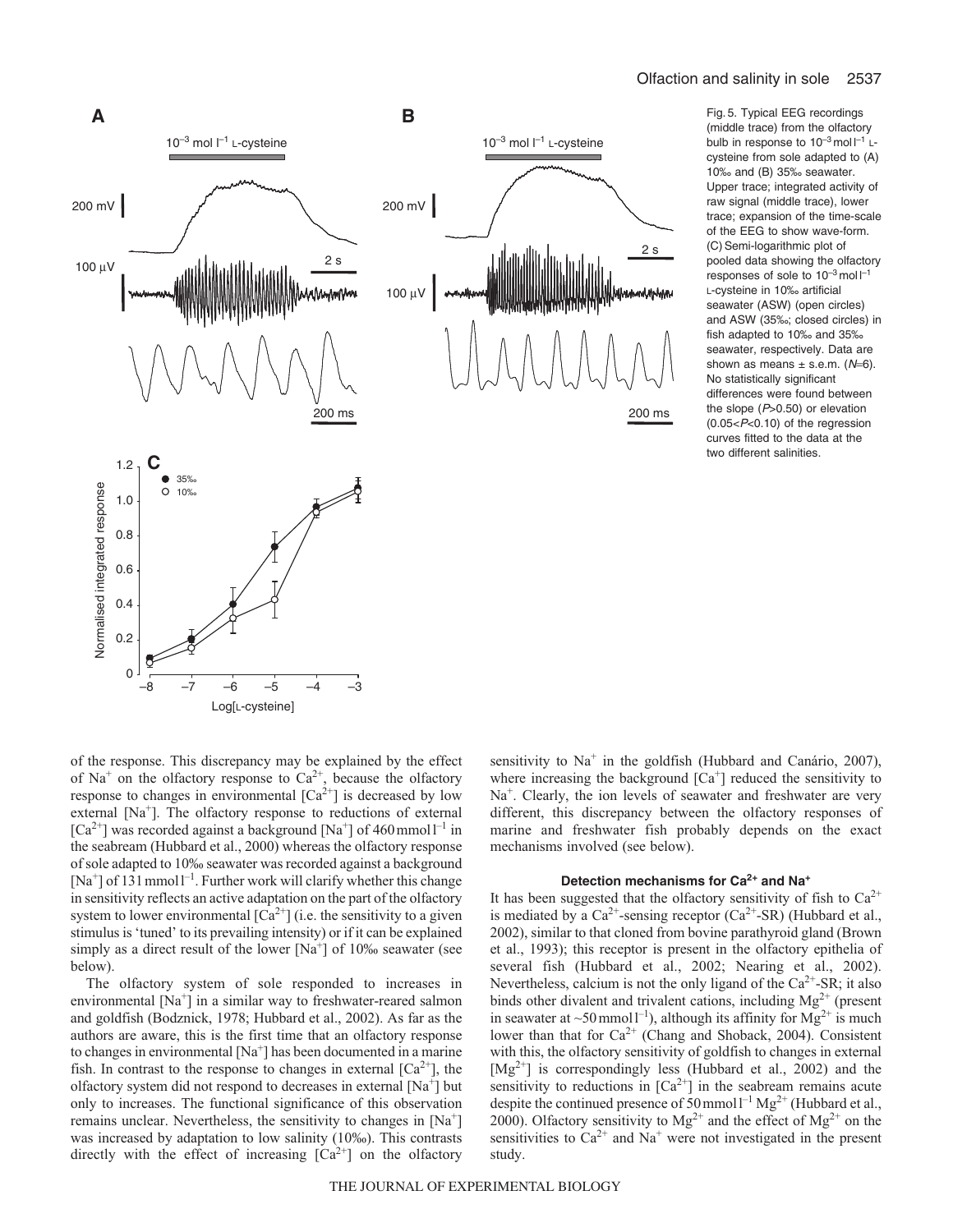

Fig. 6. Semi-logarithmic plot of pooled data  $(N=6)$  showing the olfactory responses of sole to  $10^{-3}$  mol  $I^{-1}$  glycine in 10‰ artificial seawater (ASW) (open circles) and ASW (35‰; closed circles) in fish adapted to 10‰ and 35‰ seawater, respectively. Data are shown as means  $\pm$  s.e.m. ( $N=6$ ). No statistically significant differences were found between the slope (P>0.50) or elevation (0.10 < $P$  < 0.20) of the regression curves fitted to the data at the two different salinities.

The affinity for  $Ca^{2+}$  of the mammalian  $Ca^{2+}-SR$  is reduced by elevated extracellular [Na+] (Quinn et al., 1998) possibly due to 'shielding' of the  $Ca^{2+}$ -binding site by Na<sup>+</sup> ions (Loretz, 2008). Similarly, the olfactory sensitivity of the goldfish to changes in  $[Ca^{2+}]$  is reduced by increasing environmental  $[Na^+]$  (Hubbard and Canário, 2007). However, in the sole, increased environmental  $[Na^+]$ increased the olfactory sensitivity to changes in  $[Ca<sup>2+</sup>]$ . This may be due to a reliance on external  $Na<sup>+</sup>$  ions of the transduction pathway for the sensitivity to external  $Ca^{2+}$ . To resolve this, investigation of the transduction pathway(s) involved is necessary. Alternatively, the olfactory  $Ca^{2+}$ -SR of both marine and freshwater teleosts may be different from the mammalian  $Ca^{2+}$ -SR. Extracellular pH also affects the affinity of the Ca<sup>2+</sup>-SR to Ca<sup>2+</sup> (Quinn et al., 2004); how



Fig. 7. Semi-logarithmic plot of pooled data (N=6) showing the olfactory responses of sole to  $10^{-3}$  mol  $l^{-1}$  L-phenylalanine in 10‰ artificial seawater (ASW) (open circles) and ASW (35‰; closed circles) in fish adapted to 10‰ and 35‰ seawater, respectively. Data are shown as means ± s.e.m. (N=6). No statistically significant differences were found between slope  $(P>0.50)$  or elevation ( $P>0.50$ ) of the regression curves fitted to the data at the two different salinities.



Fig. 8. Effect of the absence of external  $Ca^{2+}$  (closed bars) or Na<sup>+</sup> (open bars) on the olfactory bulbar responses to  $10^{-3}$  mol  $\vert$ <sup>-1</sup> (A) L-cysteine, (B) glycine and (C) L-phenylalanine stimulating the olfactory epithelium in fish adapted to 35‰ or 10‰ seawater. Data are shown as means  $±$  s.e.m.  $(N=6)$ . \*\* $P<0.01$  compared with control. Note that the amplitude of responses is reduced by the absence of Na<sup>+</sup> in fish adapted to 35‰ seawater only.

changes in environmental pH affect olfactory sensitivity to  $Ca^{2+}$ awaits investigation.

In mammals, activation of the  $Ca<sup>2+</sup>-SR$  elicits a variety of Gprotein-mediated intracellular signals, including activation of phospholipase C (PLC), cytosolic phospholipase  $A_2$  (cPLA<sub>2</sub>), phosphatidyl inositol 4-kinase (PI4K), mitogen-activated (MAP) kinases (extracellular-signal-regulated kinase, ERK, and Jun aminoterminal kinase, JNK) and the inhibition of adenylate cyclase (AC) (Breitwieser, 2008; Hofer and Brown, 2003). Assuming that responses to  $Ca^{2+}$  are mediated by a  $Ca^{2+}$ -SR, a possible explanation for the olfactory sensitivity of sole to decreases of  $\lceil Ca^{2+} \rceil$  is that, in seawater, there is a high level of receptor occupancy and, consequently, AC activity is inhibited. As the external  $\lceil Ca^{2+} \rceil$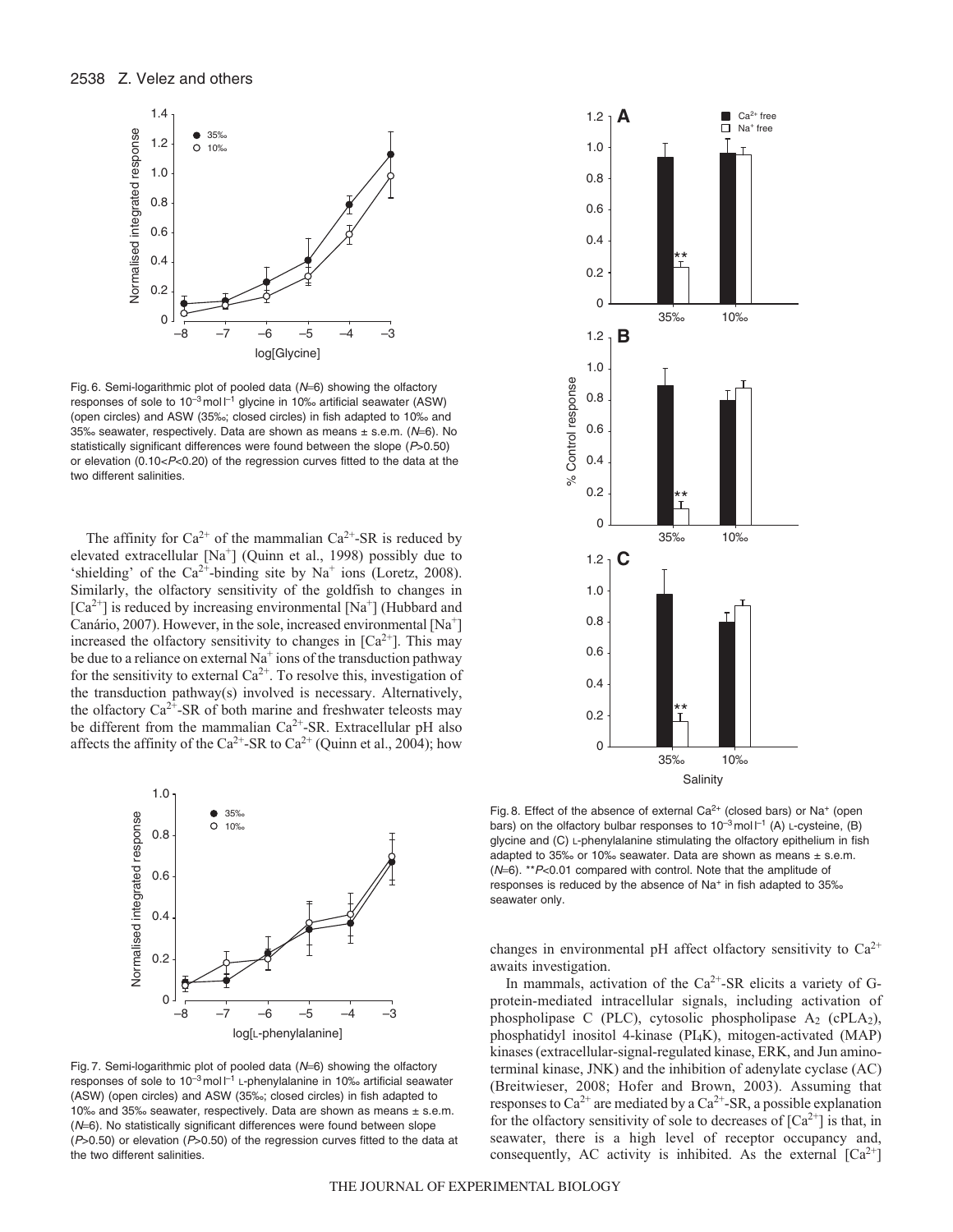decreases,  $Ca^{2+}$  is released from the receptor and AC becomes activated, leading to olfactory neurone depolarisation. In contrast to the goldfish (Hubbard and Canário, 2007), olfactory responses to changes in  $[Ca^{2+}]$  in the sole are increased by increasing external [Na<sup>+</sup>]; in the absence of external Na<sup>+</sup>, olfactory sensitivity to  $Ca^{2+}$ is completely abolished. Thus, in the sole, olfactory sensitivity to  $Ca^{2+}$  depends on the presence of external Na<sup>+</sup>.

 $Na<sup>+</sup>$  has a negative effect on the activation of mammalian  $Ca<sup>2+</sup>$ -SR by  $Ca^{2+}$ , possibly by competition with  $Ca^{2+}$  ions for the  $Ca^{2+}$ binding site (Quinn et al., 1998). Thus, decreasing  $[Na^+]$  leads to a higher activation of the Ca<sup>2+</sup>-SR by a given increase in  $[Ca^{2+}]$  and a subsequent increase in sensitivity. This may explain why increasing [Na<sup>+</sup>] attenuates olfactory sensitivity to changes in  $[Ca^{2+}]$  in the goldfish (Hubbard and Canário, 2007). Given that the olfactory system of the sole responds to decreases in external  $[Ca^{2+}]$  and, presumably, to disassociation of  $Ca^{2+}$  ions from the  $Ca^{2+}-SR$ , the higher  $[Na<sup>+</sup>]$  of 35‰ seawater may reduce the affinity of the receptor for  $Ca^{2+}$  ions and make this dissociation more likely, thereby increasing olfactory sensitivity to changes in  $[Ca<sup>2+</sup>]$ . Activation of non-selective cation channels by  $Ca^{2+}SR$  has been described in hippocampal pyramidal cells (Ye et al., 1996a; Ye et al., 1996b). This could explain the abolishment of olfactory response to  $Ca^{2+}$ in the absence of Na<sup>+</sup> and the higher olfactory sensitivity to  $Ca^{2+}$ recorded in sole adapted to 35‰ compared with those adapted to 10‰ seawater; external  $Na<sup>+</sup>$  ions may be necessary for the transduction of the response to  $Ca^{2+}$ .

The sole has olfactory sensitivity to increases in external  $[Na^+]$ but to decreases in external  $\lceil Ca^{2+} \rceil$ ; however, the olfactory responses to changes in  $[Na^+]$  seem to be mediated by a different mechanism from those to changes in  $[Ca^{2+}]$ . Furthermore, the concentration/response curve to changes in external  $[Ca^{2+}]$  is sigmoidal, suggesting a receptor-mediated mechanism whereas the concentration/response curve to  $[Na^+]$  does not reach a maximum (within the range of concentrations tested), suggesting that responses to Na+ could be channel-mediated (Hubbard and Canário, 2007). In addition, if both  $Ca^{2+}$  and Na<sup>+</sup> responses were due to activation of the same cells, the absence of  $Ca^{2+}$  would depolarise these neurones; thus, inhibiting responses to  $Na<sup>+</sup>$  whereas decreases of background  $[Ca^{2+}]$  have the opposite effect on olfactory sensitivity to  $Na<sup>+</sup>$ . Furthermore, high external  $[Na<sup>+</sup>]$  would inhibit sensitivity to  $Ca^{2+}$ . In sole, however, the absence of external  $Ca^{2+}$  increases olfactory bulbar responses to  $Na<sup>+</sup>$  whereas responses to  $Ca<sup>2+</sup>$  are attenuated by low external  $[Na<sup>+</sup>]$ . We suggest that olfactory responses to  $Na<sup>+</sup>$  are mediated by a channel that allows the influx of  $Na<sup>+</sup>$  ions and, possibly, other cations.  $Ca<sup>2+</sup>$  ions may also enter this channel but, instead of entering the cell, remain in the pore and block it. The existence of Na<sup>+</sup>-activated non-selective cation channels has been shown in the olfactory receptor neurones of lobsters (Zhainazarov and Ache, 1998; Zhainazarov et al., 1998); these Na<sup>+</sup>-activated channels are (as are other Na<sup>+</sup>-activated channels from different systems) blocked by  $Ca^{2+}$  (Armstrong and Cota, 1999).

### **Olfactory sensitivity to amino acids**

Fish, in general, have high olfactory sensitivity to amino acids (Hara, 1994; Michel, 2006) and the sole is no exception (Velez et al., 2005; Velez et al., 2007b). The slightly higher sensitivity of sole to amino acids reported in the current study may simply be a reflection of the different method used; previous studies used the EOG, which is likely to underestimate the true sensitivity due to the shunting effect of seawater (Velez et al., 2005). Recording from the olfactory bulb (EEG) eliminates this problem and allows a direct comparison of sensitivity at different salinities. Sole are able to maintain olfactory sensitivity to amino acids independently of external salinity; no differences were seen between the bulbar responses to L-cysteine, L-phenylalanine and glycine at 35‰ and 10‰ with thresholds of detection around  $10^{-7}$ – $10^{-8}$  moll<sup>-1</sup> in all cases. This is consistent with previous studies with euryhaline salmonids (Shoji et al., 1994; Shoji et al., 1996) and would be expected for a fish, such as sole, that often penetrates estuaries in order to feed (Cabral, 2000). Nevertheless, the olfactory transduction mechanism(s) must somehow adapt to the lower availability of  $Na<sup>+</sup>$  in estuarine water; at 35‰, the olfactory response to amino acids is dependent on external Na<sup>+</sup> but is independent of Na<sup>+</sup> at 10‰. Whether this is achieved by regulating the ionic component of the mucus layer overlying the olfactory epithelium as in mammals (Schild and Restrepo, 1998) or by shifting the transduction pathway to use extracellular (rather than external)  $Na<sup>+</sup>$  is not yet known. In the seabream, exposure of the olfactory epithelium to  $Ca^{2+}$ -free ASW caused a temporary diminution of the response to L-serine, suggesting some reliance of the transduction mechanism on external  $Ca^{2+}$  which, again, could be overcome (Hubbard et al., 2000). Olfactory responses of the sole to amino acids are apparently independent of external  $Ca^{2+}$ . This may reflect different ion channels (Na<sup>+</sup>-selective or Ca<sup>2+</sup>-selective) being involved in the transduction mechanisms of the different species. The olfactory transduction pathways in sole are currently under investigation.

### **Possible environmental implications**

For a fish that enters waters of reduced salinity to feed, such as the sole, it would be important to maintain olfactory sensitivity to amino acids. The current study suggests that sole are able to do so but that this requires some modulation of the olfactory system in that reliance on external  $Na<sup>+</sup>$  is reduced as it adapts to reduced salinity. How this is achieved will be the subject of further studies. Sensitivity to reductions in environmental  $[Ca^{2+}]$ , however, may serve as a proxy for reductions in salinity (Hubbard et al., 2000; Nearing et al., 2002), either to warn the fish that it may be reaching the limit of its osmoregulatory tolerance and/or regulate the osmoregulatory mechanisms themselves. As reduced salinity reduces the sensitivity to reductions in environmental  $[Ca^{2+}]$ , the sole may then seek out water of higher salinity by using its sensitivity to increases in environmental  $[Na^+]$ . These hypotheses wait further testing.

### **Conclusion**

The olfactory system of sole responds to decreases in environmental  $[Ca<sup>2+</sup>]$  but increases in [Na<sup>+</sup>]. Sensitivity to  $Ca<sup>2+</sup>$  is higher at 35‰ but that to  $Na<sup>+</sup>$  is higher in 10‰ seawater. Although the sensitivities to the two ions are mediated by apparently different mechanisms, changes in the background levels of one affect the sensitivity to the other; sensitivity to changes in environmental  $[Ca^{2+}]$  are dependent on external  $Na<sup>+</sup>$  whereas olfactory responses to  $Na<sup>+</sup>$  are reduced by increasing  $[Ca^{2+}]$ . Olfactory sensitivity to amino acids is unaffected by reduced salinity. However, at 35‰, the absence of external Na<sup>+</sup> (but not Ca<sup>2+</sup>) markedly reduces the response to amino acids. At 10‰ the response to amino acids depends on neither external  $Ca^{2+}$  nor Na<sup>+</sup>. This suggests that the olfactory system must adapt to lower salinities by reducing the dependence on environmental Na+.

#### **LIST OF ABBREVIATIONS**

| AC           | adenylate cyclase    |
|--------------|----------------------|
| <b>ANOVA</b> | analysis of variance |
| ASW          | artificial seawater  |